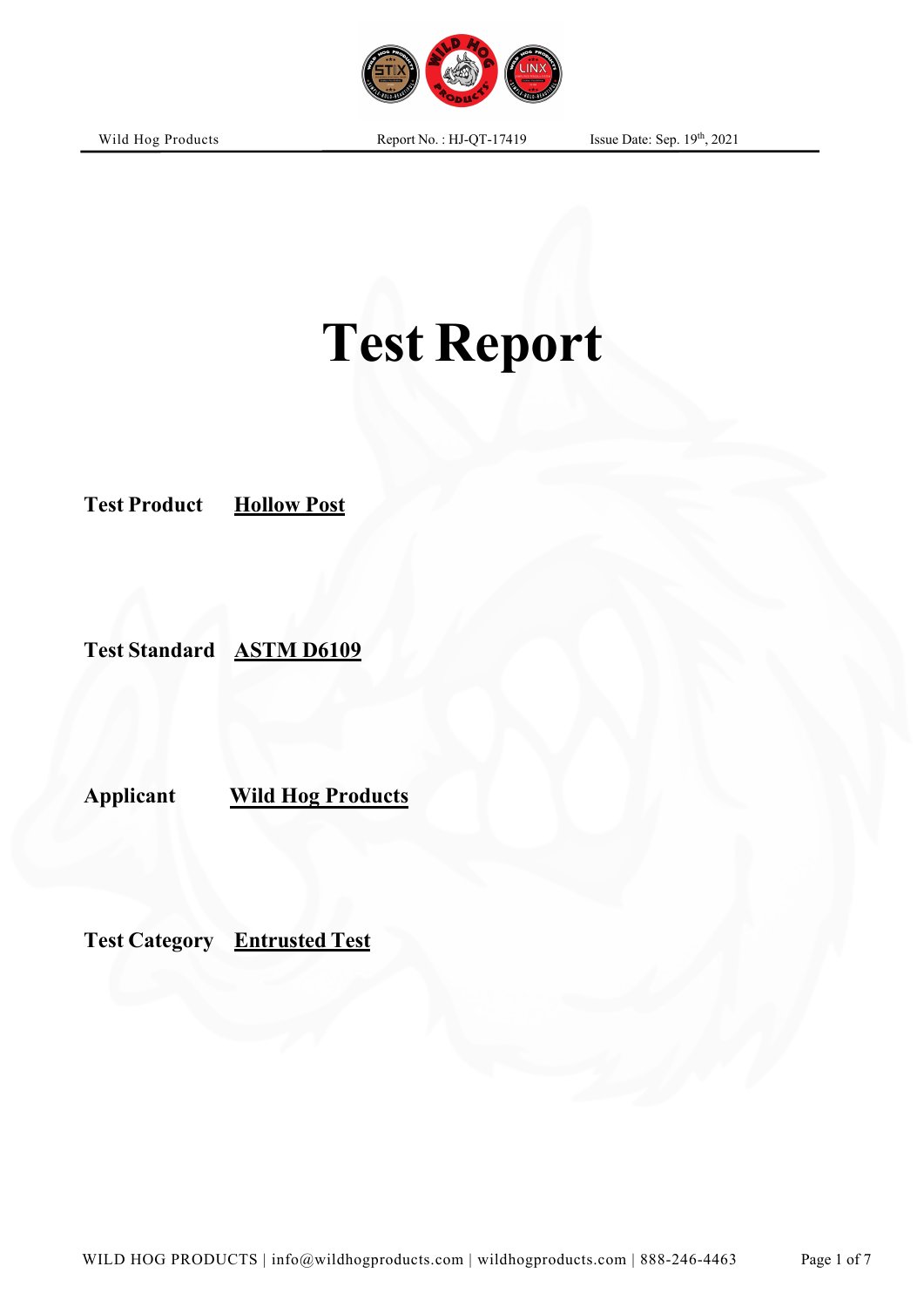

Report No.: HJ-QT-17419

th , 2021

# **PRECAUTIONS**

**THE USE OF STIX TIMBER AND LINX SIMPLIFIED PERGOLA SYSTEM IS NOT RECOMMEND FOR USE IN LIVE LOADS. AS WITH ALL CONSTRUCTION PROJECTS PLEASE CONTACT YOUR LOCAL BUILDING DEPARTMENT PRIOR TO THE START OF YOUR PROJECT TO ENSURE LOCAL CODE COMPLIANCE AND THE SAFETY OF YOUR BUILD.**

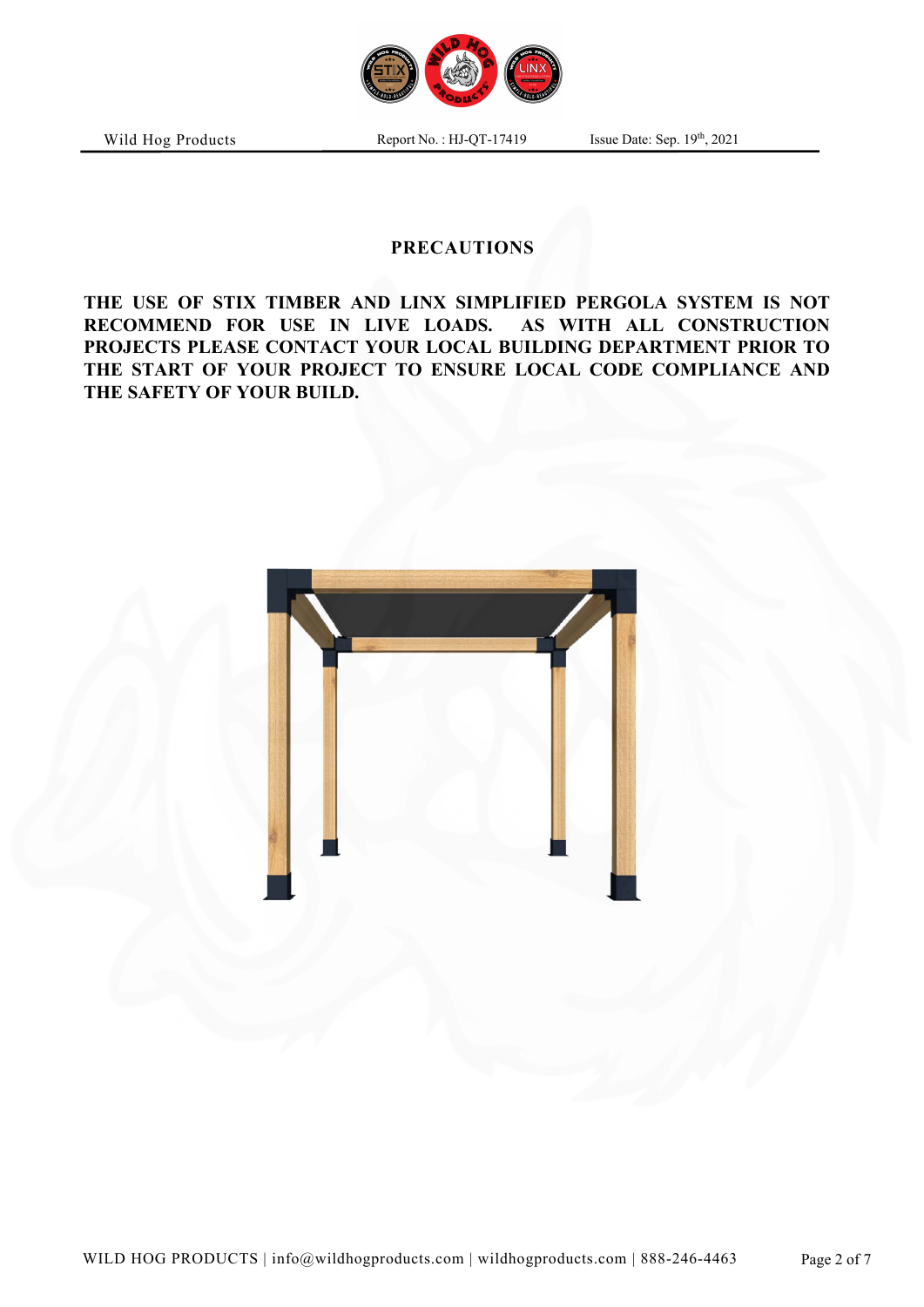

th , 2021

#### **1. Sample Description**

Hollow Post samples for entrusted test in this report were shipped to test laboratory by the applicant on Sep 13th, 2021, packed well and kept in good conditions. Test members are made of fir with WBP glue. The dimension specification and quantity of samples obtained are shown in the Table below:

|                                                  | <b>Specimen Dimension Specification (in.)</b> |                |      |             |      |                    |  |
|--------------------------------------------------|-----------------------------------------------|----------------|------|-------------|------|--------------------|--|
| <b>Test Item</b>                                 | <b>Specification</b>                          | B <sup>1</sup> | H    | $\mathbf b$ | h    | <b>Sample Size</b> |  |
| <b>Bending Strength</b><br>Modulus of Elasticity | $6" \times 12'$                               | 5.43           | 5.43 | 2.68        | 2.63 |                    |  |
|                                                  | $6" \times 10'$                               | 5.41           | 5.45 | 2.61        | 2.78 |                    |  |
|                                                  | $6" \times 8"$                                | 5.47           | 5.47 | 2.43        | 2.63 |                    |  |
|                                                  | $4" \times 10'$                               | 3.54           | 3.47 | 1.54        | 1.84 |                    |  |
|                                                  | $4" \times 8"$                                | 3.54           | 3.46 | 1.69        | 1.64 |                    |  |

#### **Notes:**

- 1. For symbol description, please reference Appendix Ⅱ of test report.
- 2. Sample information are provided by applicant.
- 3. Sample size are specified by applicant.

#### **2. Referenced Standards**

ASTM D6109: Standard Test Methods for Flexural Properties of Unreinforced and Reinforced Plastic Lumber and Related Products

Unless specified, all test methods in this report are latest version for testing.

#### **3. Test Environment**

The relative humidity and temperature of test environment are  $(65 \pm 5)\%$  and  $(23 \pm 1)\degree$ C, respectively.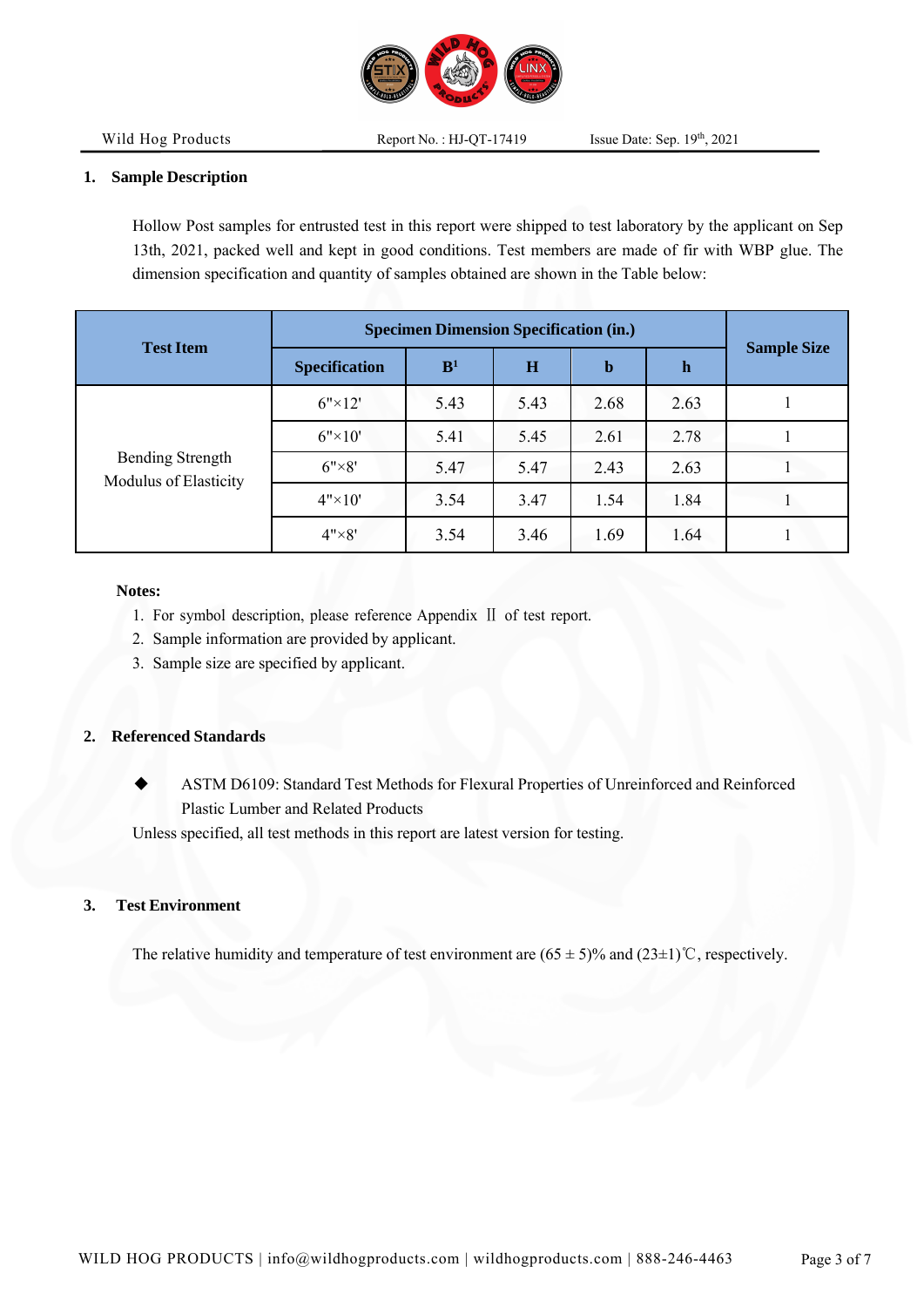

Report No.: HJ-QT-17419

th , 2021

## **4. Test Results**

| <b>Specification</b> | <b>Test Item</b>             | <b>Units</b>     | Result <sup>4</sup> |  |
|----------------------|------------------------------|------------------|---------------------|--|
| $6" \times 12'$      | Moment of inertia            | in. <sup>4</sup> | 68.50               |  |
|                      | Section factor               | in. <sup>3</sup> | 25.22               |  |
|                      | <b>Bending Strength</b>      | psi              | 5061                |  |
|                      | Modulus of Elasticity        | psi              | $1.07\times10^{6}$  |  |
| $6" \times 10"$      | Moment of inertia            | in.4             | 68.40               |  |
|                      | Section factor               | in. <sup>3</sup> | 25.10               |  |
|                      | <b>Bending Strength</b>      | psi              | 5799                |  |
|                      | Modulus of Elasticity        | psi              | $1.22 \times 10^6$  |  |
| $6" \times 8"$       | Moment of inertia            | in. <sup>4</sup> | 71.03               |  |
|                      | Section factor               | in. <sup>3</sup> | 25.96               |  |
|                      | <b>Bending Strength</b>      | psi              | 5204                |  |
|                      | Modulus of Elasticity        | psi              | $1.09\times10^{6}$  |  |
| $4" \times 10'$      | Moment of inertia            | in. <sup>4</sup> | 11.57               |  |
|                      | Section factor               | in. <sup>3</sup> | 6.66                |  |
|                      | <b>Bending Strength</b>      | psi              | 6114                |  |
|                      | Modulus of Elasticity        | psi              | $1.03\times10^{6}$  |  |
| $4" \times 8"$       | Moment of inertia            | in. <sup>4</sup> | 11.57               |  |
|                      | Section factor               | in. <sup>3</sup> | 6.68                |  |
|                      | <b>Bending Strength</b>      | psi              | 7135                |  |
|                      | <b>Modulus of Elasticity</b> | psi              | $1.26 \times 10^6$  |  |

## **Notes:**

4. For detailed test data, please reference Appendix I of test report.

Reporter: Dengtnyting Verifier:  $\overrightarrow{A}$   $\overrightarrow{A}$  Approver:  $\overrightarrow{A}$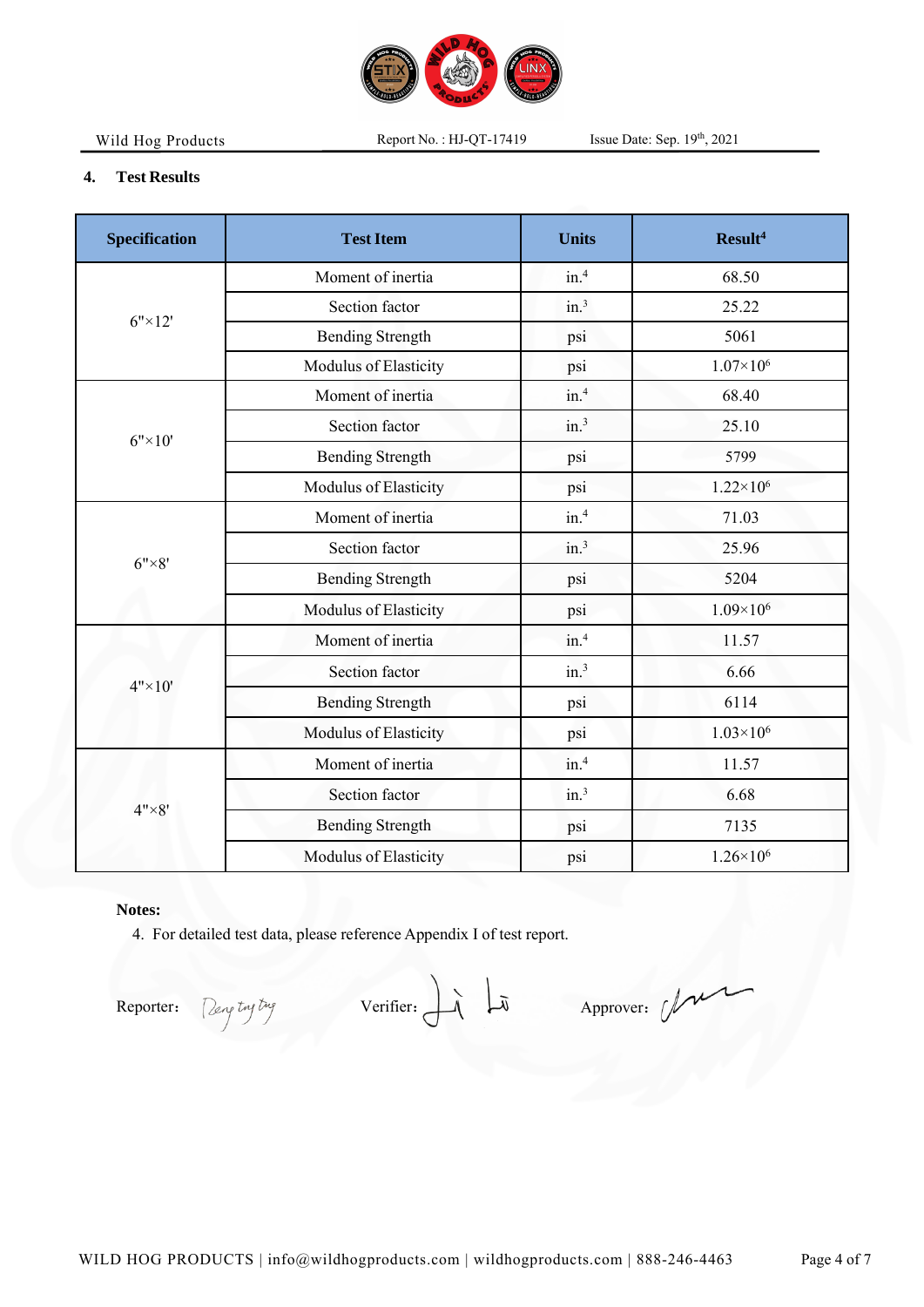

Report No.: HJ-QT-17419

th , 2021

# **Appendix I - Test Data**

# **1. Bending Strength and Modulus Of Elasticity**

| <b>Specification</b> | <b>Span</b><br>(in.) | 10%<br><b>Ultimate</b><br>Load (lb) | <b>Deflection</b><br><b>Under 10%</b><br><b>Ultimate</b><br>Load (in.) | 40%<br><b>Ultimate</b><br>Load (lb) | <b>Deflection</b><br>Under $40\%$<br><b>Ultimate</b><br>Load (in.) | $P/\triangle$<br>(lb/in.) |
|----------------------|----------------------|-------------------------------------|------------------------------------------------------------------------|-------------------------------------|--------------------------------------------------------------------|---------------------------|
| $6" \times 12'$      | 130                  | 589.77                              | 0.314                                                                  | 2357.49                             | 1.254                                                              | 1879.8                    |
| $6" \times 10'$      | 106                  | 824.68                              | 0.209                                                                  | 3295.59                             | 0.835                                                              | 3948.1                    |
| $6" \times 8"$       | 82                   | 987.43                              | 0.125                                                                  | 3954.91                             | 0.500                                                              | 7912.3                    |
| $4" \times 10'$      | 106                  | 231.11                              | 0.410                                                                  | 926.78                              | 1.644                                                              | 563.9                     |
| $4" \times 8"$       | 82                   | 348.88                              | 0.234                                                                  | 1395.2                              | 0.936                                                              | 1489.1                    |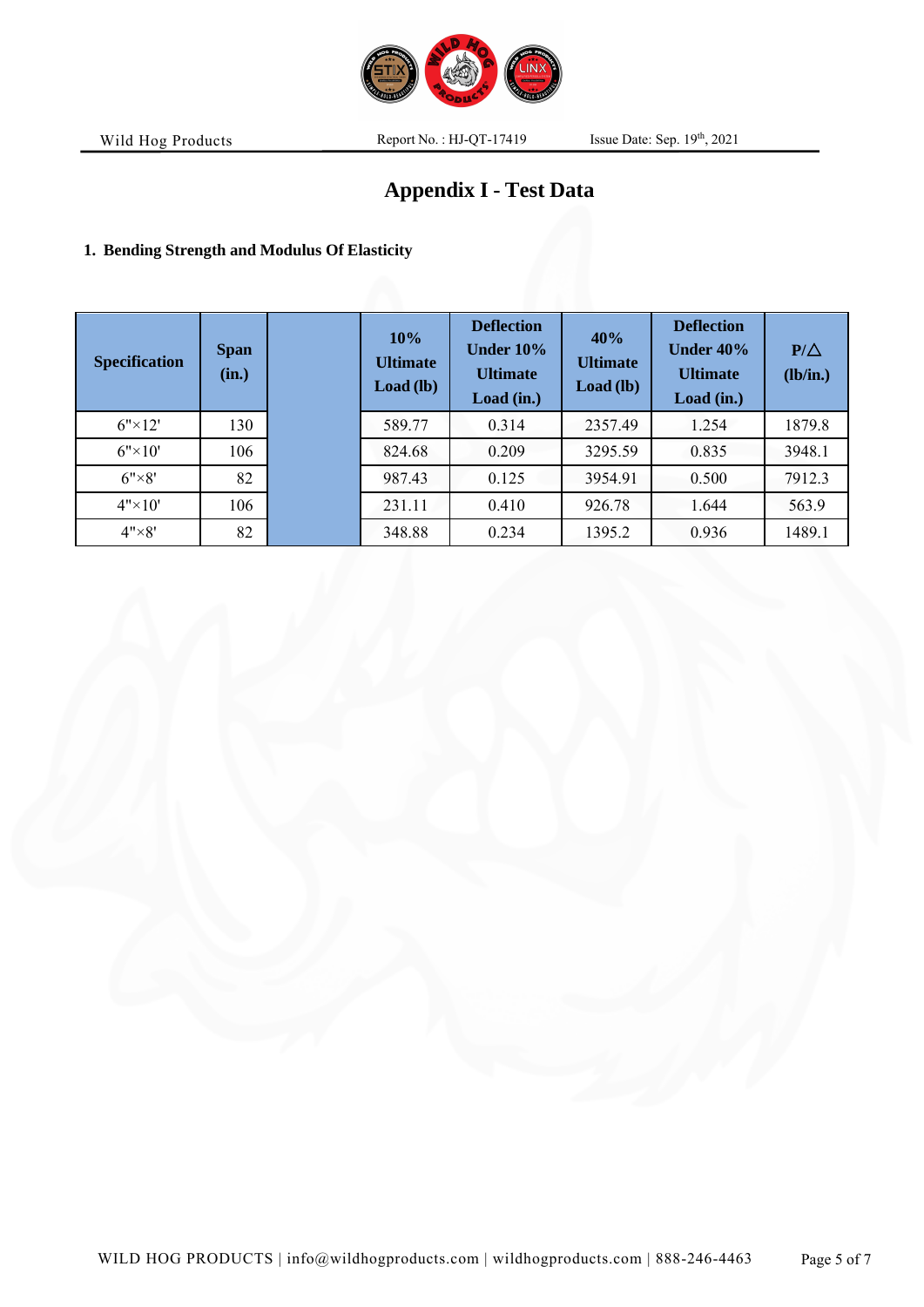

Report No.: HJ-QT-17419

th , 2021

# **Appendix** Ⅱ **- Sample Photos**